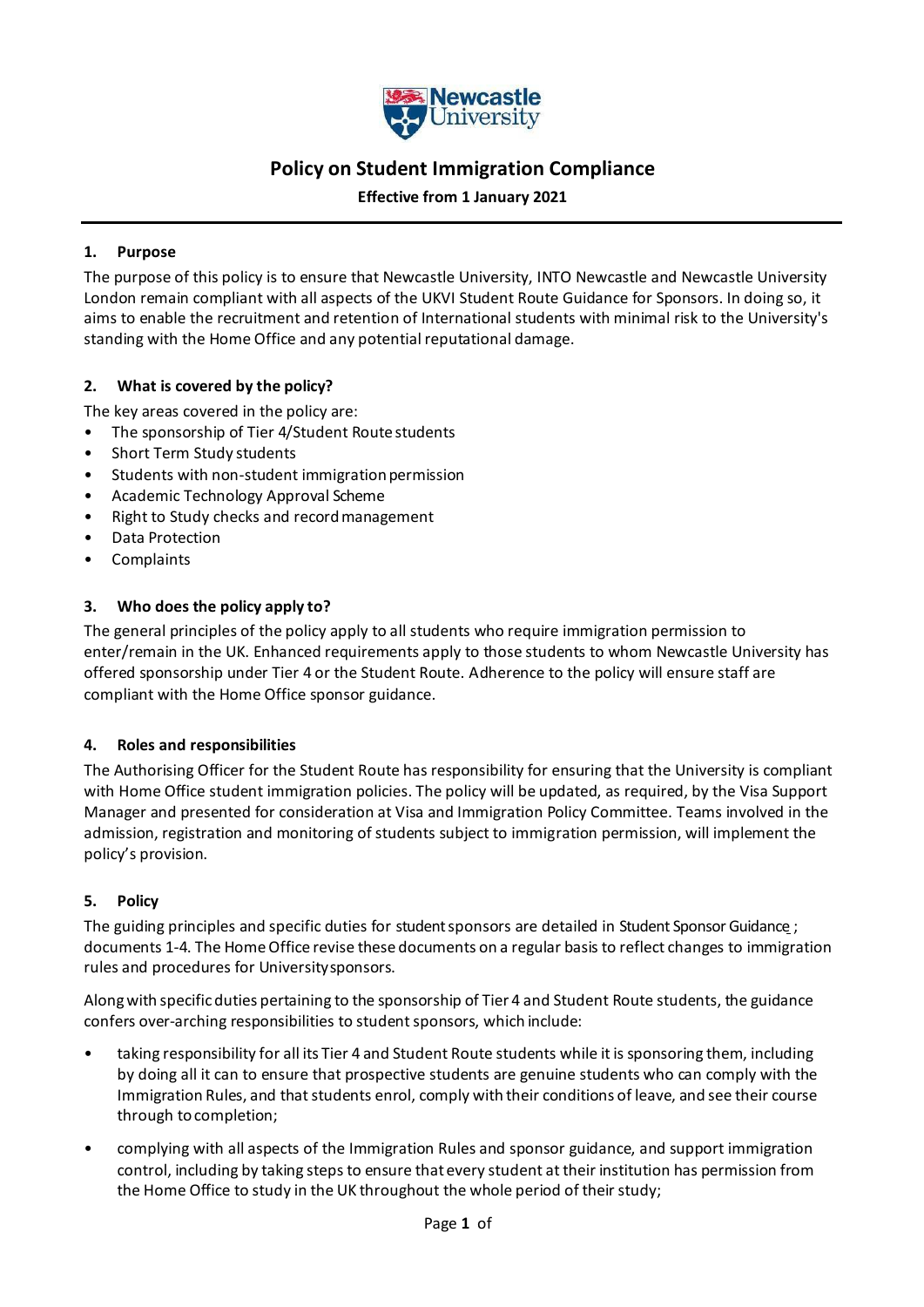• co-operating with the Home Office by allowing its staff immediate access to any of its sites on request (whether or not visits are prearranged) and complying with requests for information, including in connection with the prevention or detection of crime, the administrationof illegalworking civil penalties and/or the apprehension or prosecution of immigrationoffenders

# **5.1 Student Route Sponsorship**

# **i. Admission**

International students who meet the conditions for their programme may require immigration permission to study at Newcastle University for the duration of the programme. Where a student does not have appropriate immigration permission to study, Newcastle University Admissions staff may issue a Confirmation of Acceptance for Studies (CAS) in support of Student Route sponsorship.

Sponsorship under the Student Route is subject to verifiable evidence of financial sponsorship or payment of a deposit, as well as evidence of English language ability which meets the criteria laid out in the University's English Language Policy.

In cases where students have a history of previous study in the UK, consent to carry out an immigration history check may be requested before Student Route sponsorship is confirmed.

A CAS may be issued to an applicant where:

- a. the applicant has fully met the conditions for their programme, and;
- b. the applicant is seeking to study a programme which is deemed to represent 'academic progression' from any previous programme studied under Tier 4 or the Student Route, and;
- c. the applicant's programme would remain wholly within Student Route time limits for study (unless any published exceptions apply), and;
- d. the applicant has provided a complete application record, including all relevant immigration documents and study history.

A CAS may not be issued to an applicant where:

- a. the applicant already has appropriate immigration permission to remain in the UK for the duration of the programme;
- b. the applicant has an application for immigration permission to remain in the UK pending during the Admissions process;
- c. the applicant has an Administrative Review or Appeal against an immigration application decision pending during the Admissions process;
- d. the applicant is known to have been in breach of their current leave to remain conditions;
- e. the applicant has been refused a Student Route visa on points unless the applicant is able to provide documentary evidence that they would be in a position to make a further Student Route application successfully;
- f. the applicant has been refused on general grounds, such as credibility, under any Tier 4 or Student Route sponsorship, unless the grounds for refusal have been addressed through the appropriate Home Office review process;
- g. the applicant has been given notice that they might be subject to an entry clearance ban;
- h. the applicant has already been issued with 3 CAS in support of a Student Route application for the same programme;
- i. the applicant has completed a programme atthe same level on more than one occasion.
- j. The applicant's application for ATAS approval, required for attendance on their programme, has been declined by the Foreign & Commonwealth Office.

Newcastle University may also decline to issue a CAS where circumstances suggest that to do so would be contrary to Home Office sponsor guidance.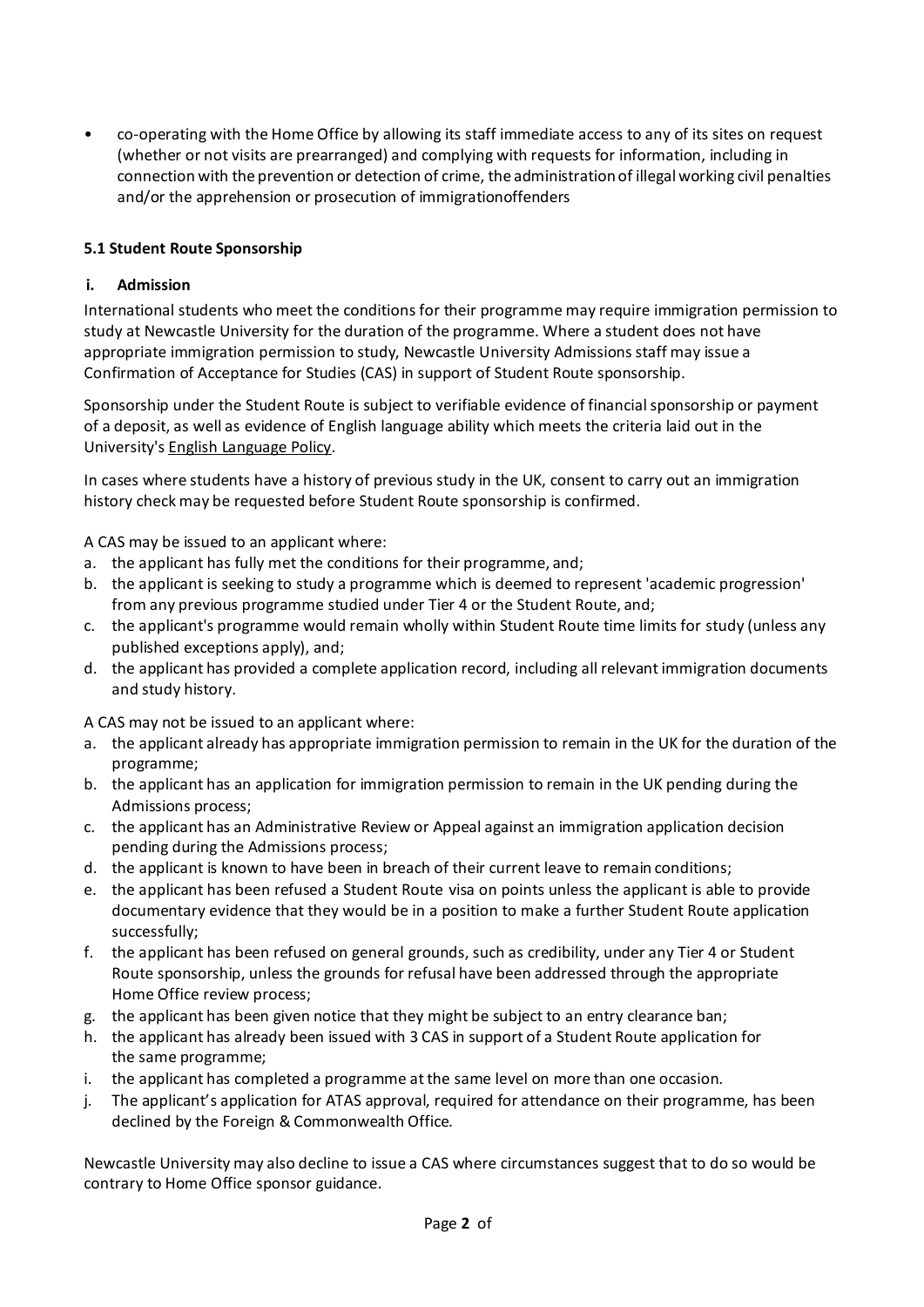#### **ii. Registered students**

In most cases, students will have immigration permission which allows them to complete their programme. In limited circumstances, students may require further leave to remain to complete their programmes or where agreed, to transfer to new programmes. Where an academic need to remain in the UK is confirmed, and a student can demonstrate that they can meet Student Route requirements, the Visa Support Team may issue a CAS to support a Student Route application.

A CAS may be issued to a student who:

- a. has academic approval for extending their programme;
- b. is making satisfactory academic progress on their programme ofstudy;
- c. is demonstrating progression in accordance with published Home Office guidance;
- d. is not more than two years behind their original completion date for theprogramme;
- e. can provide valid documentary evidence of English language ability at the appropriate CEFR level for the programme in accordance with the University's English language policy, where applicable;
- f. has no outstanding financial duties to the University, whether for tuition or accommodationfees;
- g. has paid a deposit against future tuition fees, if fees are appropriate for the visa extension period;
- h. has obtained ATAS clearance where appropriate;
- i. **is not in breach of the rules of their current student visa;**
- j. has not exceeded the number of years studying at degree level in the UK on a student visa, as outlined in the Home Office's Student Route Guidance;
- k. has thus far maintained appropriate immigration permission for study in theUK;
- l. **has not overstayed their most recent visa**, unless the University is provided with documentary evidence that the student has left the UK and is not likely to be subject to bans on future entry clearance;
- m. is not liable for their visa application being refused by the Home Office due to other factors;
- n. **the student record is complete, including relevant application documents and passport details.**

The University may decline to issue a CAS or withdraw sponsorship, in the following circumstances:

- Non- engagement with their programme of study
- Reasonable suspicion that a student is in breach of their visa or deliberately failing to follow advice about their visa position etc;
- The student's main purpose for being in the UK is other than full-time study, or a reasonable suspicion that this is the case (Tier 4 General/Student Route/ Short-TermStudent);
- The student is/has been engaging in terrorism, or a reasonable suspicion that this is the case;
- The student is/has been engaging in criminal activity, or a reasonable suspicion that this is thecase;
- In the opinion of the University, the student's circumstances may compromise or pose a risk to University's Sponsor Licence.

#### **iii. Programme end dates for Sponsorship**

#### **Taught programmes**

The eligible period of Tier 4 and Student Route Sponsorship for taught programmes is defined as running from the formal programme commencement date until the latest date that the student is expected to attend teaching and/or attend examinations/submit assessment. For taught programmes, students cannot be sponsored under the Student Route after this date even if they are awaiting results.

# **Research programmes**

The eligible period of visa sponsorship for research programmes is defined as running from the formal programme commencement date until the end of the maximum period of candidature (as detailed in University Regulations).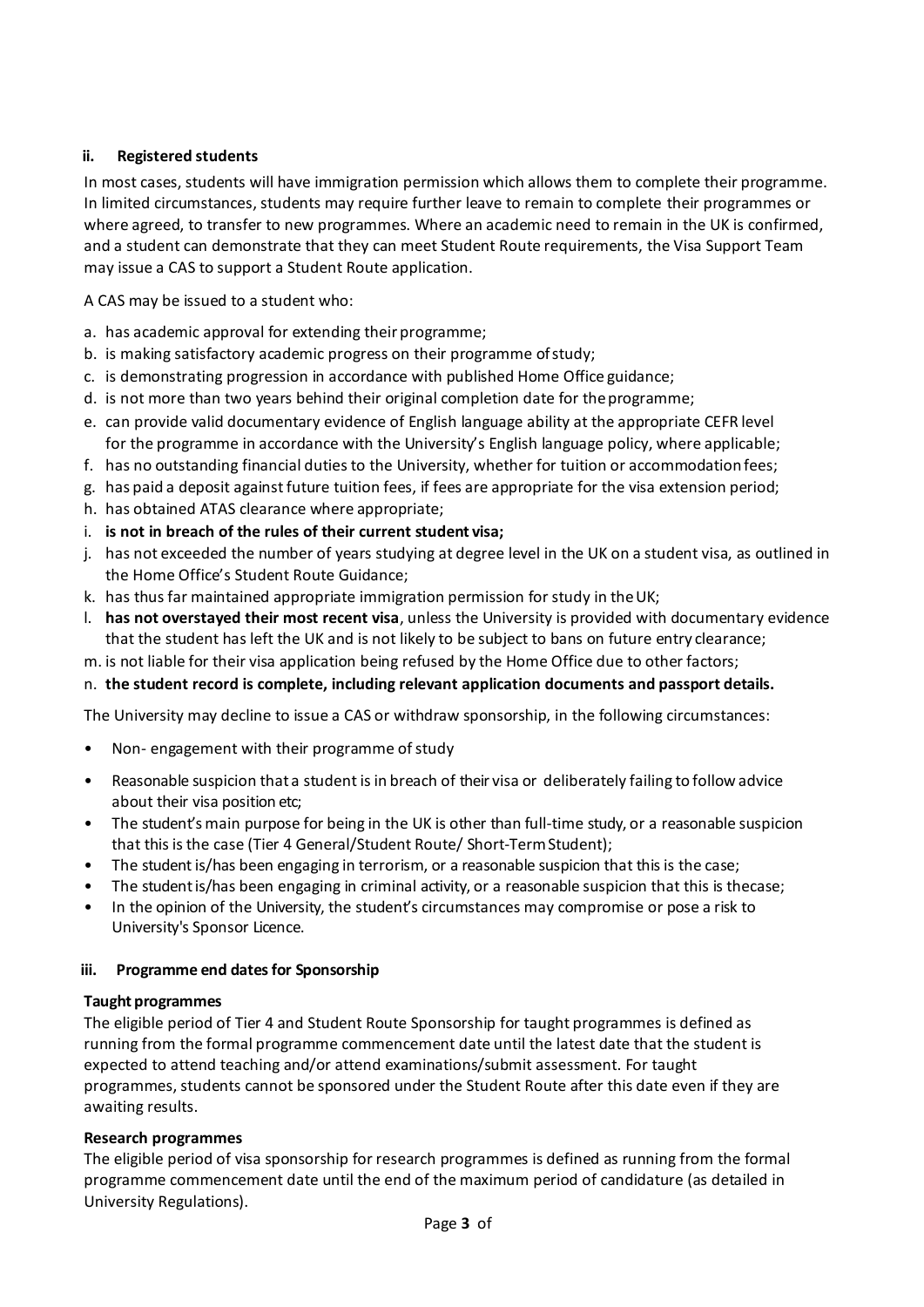The University may, with confirmation of an academic need, continue to sponsor research students to remain in the UK until full completion of the programme. Students who remain under Tier 4 or Student Route sponsorship should continue to observe the conditions of their Tier 4 /Student Route visa and all obligations in regards to attendance, Right to Study checks and record management.

In the case of postgraduate research students awaiting confirmation of an oral examination or the formal written outcome of the examination, the end date may not always be known by their visa expiry date. In these circumstances, assuming students meet all other requirements, a CAS for a period of 3 months from the visa expiry date will be issued.

In some instances where a student needs 6 months or less to return to the UK for the purposes of re-sitting an examination, re-taking a module or taking an oral exam, the University may decline to issue a CAS. Instead a supporting letter would be issued which would enable a student to apply to study in the UK with leave as a visitor.

# **iv. Withdrawal of Tier 4 or Student Route sponsorship**

The University will withdraw sponsorship for applicants who do not fully register on their programme within required timescales. This includes annual re-registration requirements and circumstances in which re-registration is prevented due to academic progression, to non-payment of tuition fees, failure to make a valid Student Route application in time to begin a new programme or other relevant circumstances.

The University will withdraw Tier 4 or Student Route sponsorship for students:

- Who are not engaging with their programme of study and have not provided details of their circumstances for their lack of interaction
- who successfully complete their programme of studyearly;
- whose studies are terminated under the University progress, examination or other regulations who, after the completion of Student Disciplinary Procedures or Support to Study procedures, are unable to continue on their studies at the University or given a period of suspension which is in excess of 1 month;
- who undertake a period of 'outside study' outside of the UK for a period of more than 12 months;
- who leave the UK for a period of outside study after 31st July of any academic year (Postgraduate taught students)

The University will normally withdraw Tier 4 or Student Route sponsorship of students who:

- do not attend, engage and participate as required for their programme ofstudy;
- do not attend events arranged to confirm their attendance on their programme;
- fail to co-operate with the University in the maintenance of accurate records, such as failing to provide and accurate address and contact details or failing to attend 'Right to Study' checks or provide other immigration evidence, as required;
- have remained in the UK having suspended their studies, or who did not maintain their University registration as an external candidate;
- are discovered to be in breach of the terms of their current visa;
- who have interrupted their programmes for more than 60 days;
- who, according to Student Route rules, may have made an invalid Student Route application which is likely to result in refusal of theapplication;
- a period of study or work or work experience/placement outside the University, if engagement monitoring procedures cannot be maintained.

The University will normally withdraw Tier 4 or Student Route sponsorship of students whose studies are suspended for any period of time, including suspensions arising from:

- medical or personal circumstances;
- programme transfers;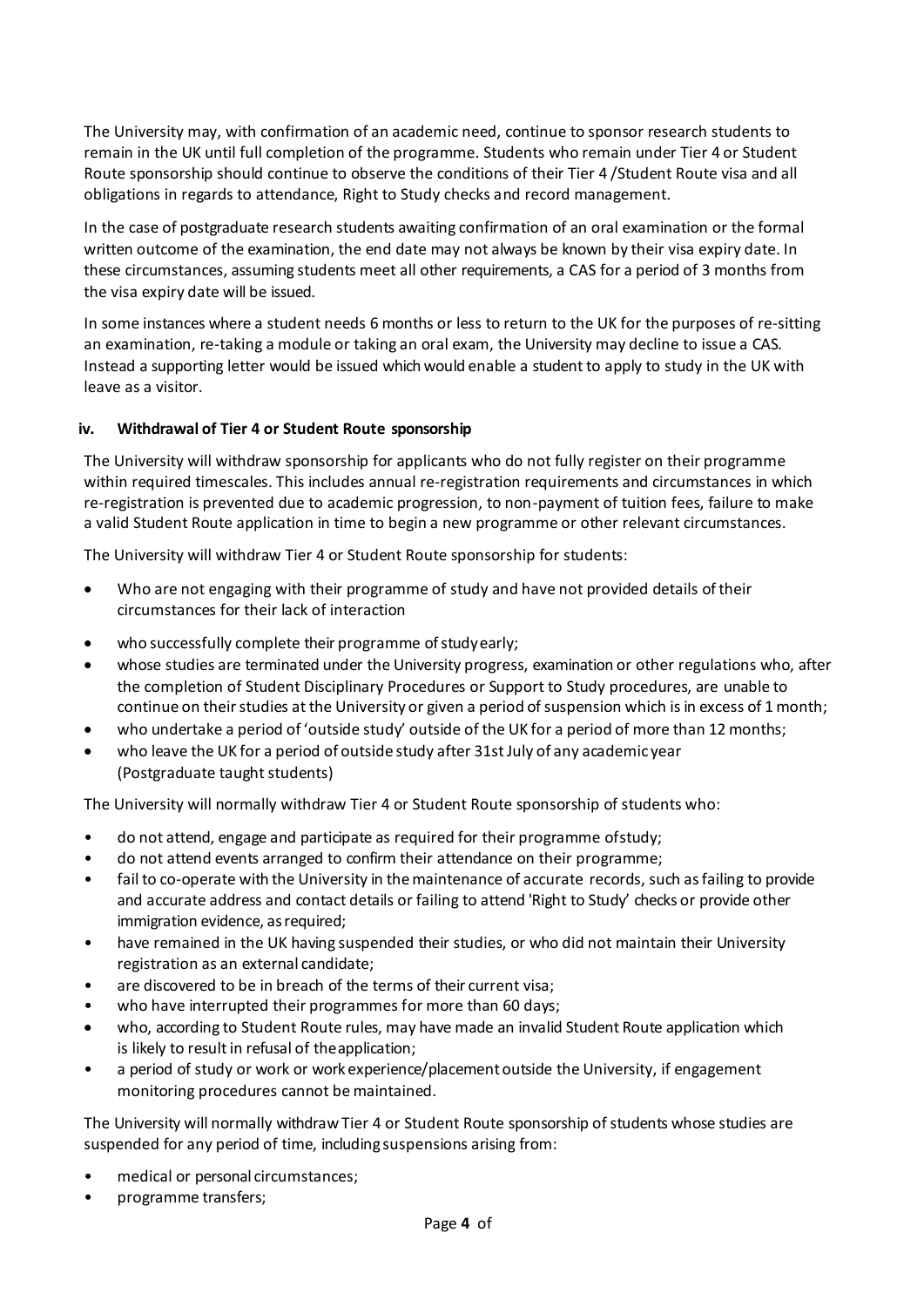- plans to repeat study after a period of suspension;
- a requirement to complete assessments as an external candidate;
- as an outcome of the Support to Studyprocedure.

Students who suspend their studies may be able to resume their studies at a later date.

The University will normally withdraw sponsorship if any other issues emerge that suggest that sponsorship is contrary to the University's duties to the Home Office.

Where Tier 4 or Student Route sponsorship is withdrawn by the University, the student's studies will also be terminated, in accordance with University General Regulation C.33 & 34.

In accordance with General Regulation H.55, a student whose studies are terminated due to breach of a Tier 4 or Student Route visa condition may submit an Academic Appeal against the decision.

The University will consider all written requests to return to studies and the issuing of a CAS for a new visa. This will be handled in accordance with the above sections for admission or registered students.

#### **5.2 Short Term Study**

Students studying English language who have an academic need to enter the UK for up to 11 months will be offered, where appropriate, a letter of support for a Short Term Study visa.

#### **5.3 Other immigration permission**

Newcastle University permits registration for International students with a range of immigration permissions, subject to the conditions and restrictions of that immigration permission. Full 'Right to Study' checks are carried out at registration.

The University's over-arching responsibilities as a Student Route sponsor applies to students engaging in studies with all forms of applicable immigration permission.

Newcastle University cannot accept any liability for any loss experienced as a result of failure to obtain or maintain appropriate immigration permission for a programme of study.

#### **5.4 Academic Technology Approval Scheme(ATAS)**

As a Student Route sponsor, Newcastle University is required to ensure that International students registered on programmes which require ATAS clearance obtain and maintain ATAS clearance for the duration of the programme. This requirement applies to most students who have immigration permission in most timelimited immigration categories.

It is the student's responsibility to obtain fresh ATAS clearance, as and when required. Failure to do so will result in registration at Newcastle University being suspended until fresh ATAS clearance is obtained.

# **5.5 Right to Study checks and recordmanagement**

To be fully registered, all students must provide acceptable proof of identity. For International students this includes a 'Right to Study' check, as determined by presentation of relevant immigration documents at the time of registration.

The University will normally prevent any International student studying in the UK from registering, or reregistering, until they present their immigration documents (normally a passport and visa) and:

- it is confirmed that they have a right to study the programme at the University, or a pending intime application for leave to remain in the UK or Administrative Review, and;
- these documents have been checked and copied to University records.

Throughout their programme, students are required to provide the University with updated copies of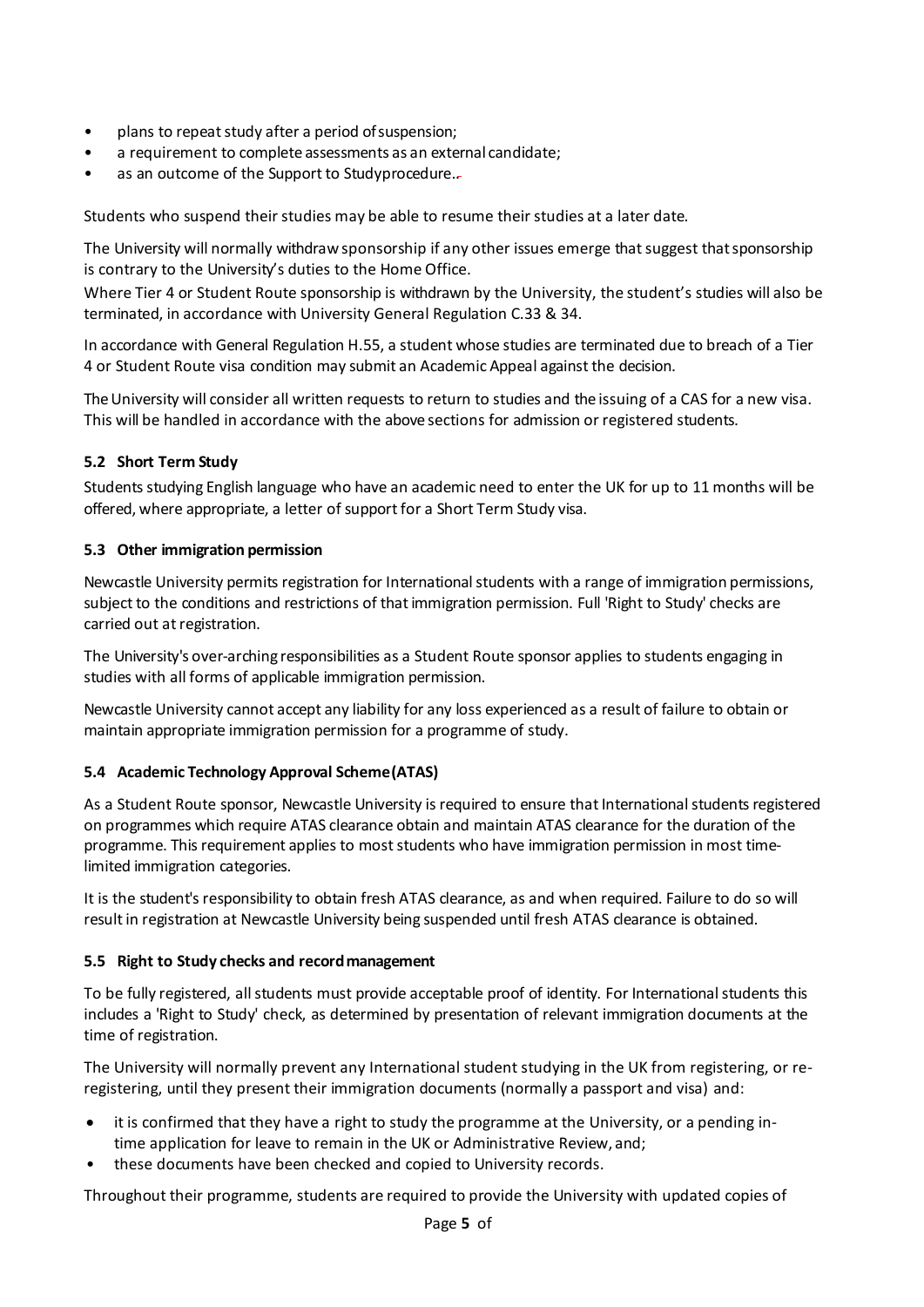immigration documents if they renew their passport, or they amend their immigration status or renew their immigration permission.

Students are required to present documentary evidence if they are awaiting the outcome of a leave to remain application, an Administrative Review or Appeal against a Home Office decision

Throughout their registration, students are required to maintain an accurate record of their address and contact details with the University at all times. Students under Student Route or Tier 4sponsorship are normally required to reside at an address within a reasonable distance of Newcastle University for the duration of the programme, except during periods of vacation, outside study, work placement or where approval is granted to study or conduct research at distance.

# **5.6 Data management**

The University will collect and retain any such information about its applicants and students as it deems necessary for the purposes of complying with its Sponsor duties. The University will retain this information in accordance with the Sponsor Guidance, the Data Protection Act 1998 and the University's Data Protection Policy from time to time in force. The University will share information with The Home Office to the extent that the University believes is required to comply with its Sponsorduties.

#### **5.7 Complaints**

Where the University declines to issue a CAS, or withdraws sponsorship, for a student, the student can seek a review via the [Admission Complaints & Appeals procedure](https://www.ncl.ac.uk/mediav8/study-with-us/general-documents/applications-amp-offers/admissions-complaints-and-appeals-procedure-2019.pdf) or th[e Students' Complaints Procedure](https://www.ncl.ac.uk/students/progress/Regulations/Procedures/complaints.htm) , as appropriate.

The University is obliged to comply with its Student Route /Tier 4 sponsor duties. As such the University cannot accept any liability for any loss (financial or otherwise) experienced directly or indirectly by any applicant or student as a result of any actions or omissions on the part of the University which the University believes are necessary or desirable to comply with the University's sponsor duties.

# **6. Related regulations, statutes and policies**

The University Regulation[s www.ncl.ac.uk/regulations/docs/](http://www.ncl.ac.uk/regulations/docs/)

# **7. Procedure to implement the policy**

As agreed by the Visa and Immigration Policy Committee.

# **8. Monitoring and reporting on compliance**

*What monitoring will be undertaken to determine how effectively the policy is implemented and where any results will be reported?*

| What will be monitored?                             | <b>Frequency</b> | <b>Method</b>                                                        | Who by                  | <b>Reported to</b>                                     |
|-----------------------------------------------------|------------------|----------------------------------------------------------------------|-------------------------|--------------------------------------------------------|
| Alignment with current<br>UKVI Policy and procedure | Quarterly        | UKVI guidance.<br><b>Updates from UKVI</b><br><b>Premium Service</b> | Visa Support<br>Manager | University Visa and<br>Immigration Policy<br>Committee |

# **9. Failure to comply**

Potential revocation of the UKVI sponsor licence with significant financial and reputational impact for the university.